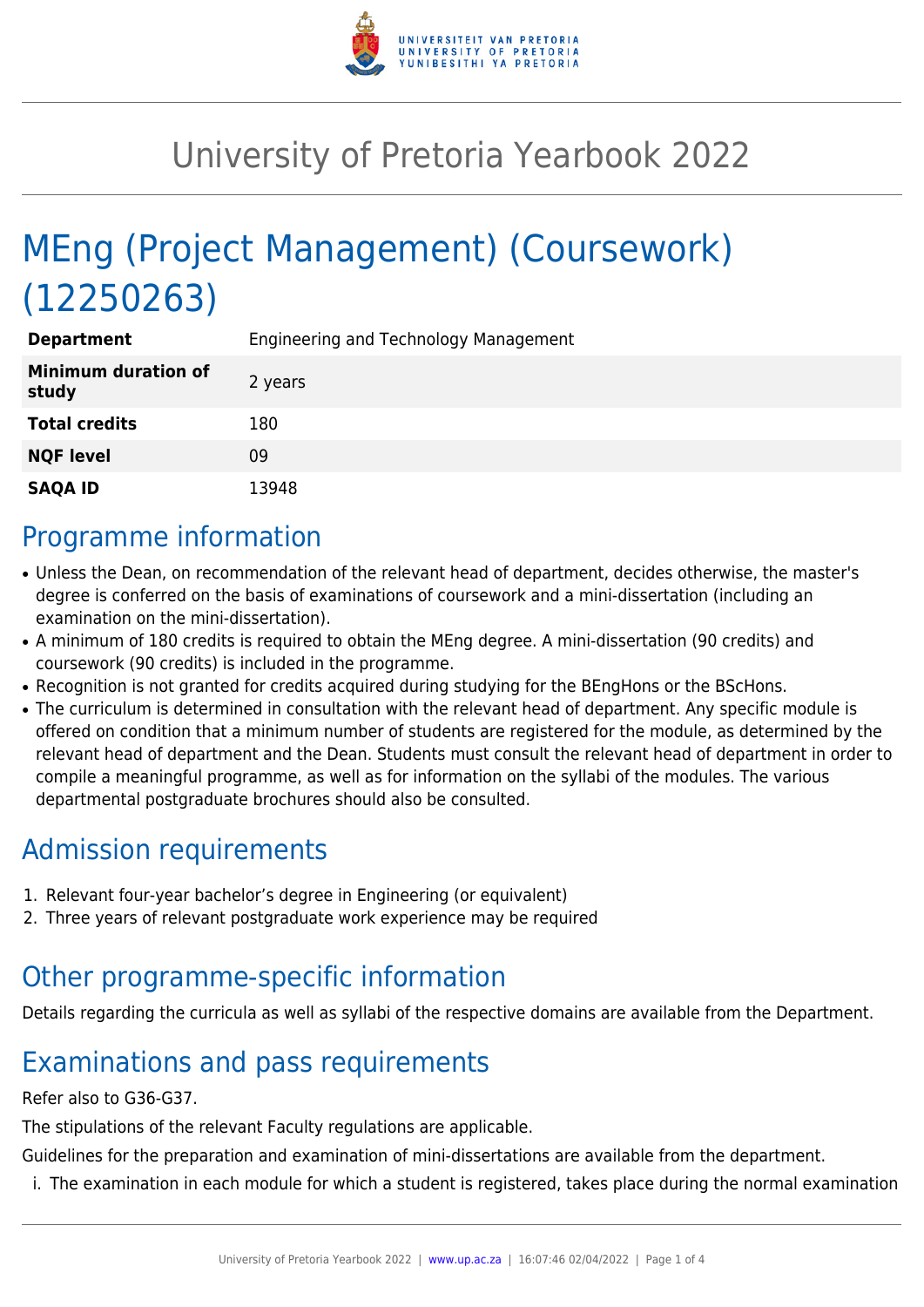

period after the conclusion of lectures (i.e. October/November or May/June).

- ii. A student registered for the master's degree must complete his or her studies within three years provided that the Dean, on recommendation of the relevant head of department, may approve a stipulated limited extension of this period.
- iii. A student must obtain at least 50% in an examination for each module where no semester or year mark is required. A module may only be repeated once.
- iv. In modules where semester or year marks are awarded, a minimum examination mark of 40% and a final mark of 50% is required.
- v. No supplementary or special examinations are granted at postgraduate level.

## Research information

Refer to G40.

A student must by means of a mini-dissertation prove that he or she is capable of planning, instituting and executing a scientific investigation. As part of the examination a student must submit an article and present at the final-year symposium. The article should be based on the research that the student has conducted for the mini-dissertation and be approved by the supervisor. Conferment of the degree may be made subject to compliance with the stipulations of this regulation.

### Pass with distinction

A student who completes the master's degree on grounds of coursework and a mini-dissertation, passes with distinction if a weighted average mark of at least 75% (not rounded) is obtained in the first 180 credits obtained for the degree provided that 90 of these credits are allocated to the mini-dissertation. However, the degree is not awarded with distinction should a student fail any of these modules (excluding modules which have been timeously discontinued). The degree is also not awarded with distinction if a student obtains less than 70% for the mini-dissertation. The degree must be completed within the prescribed study period.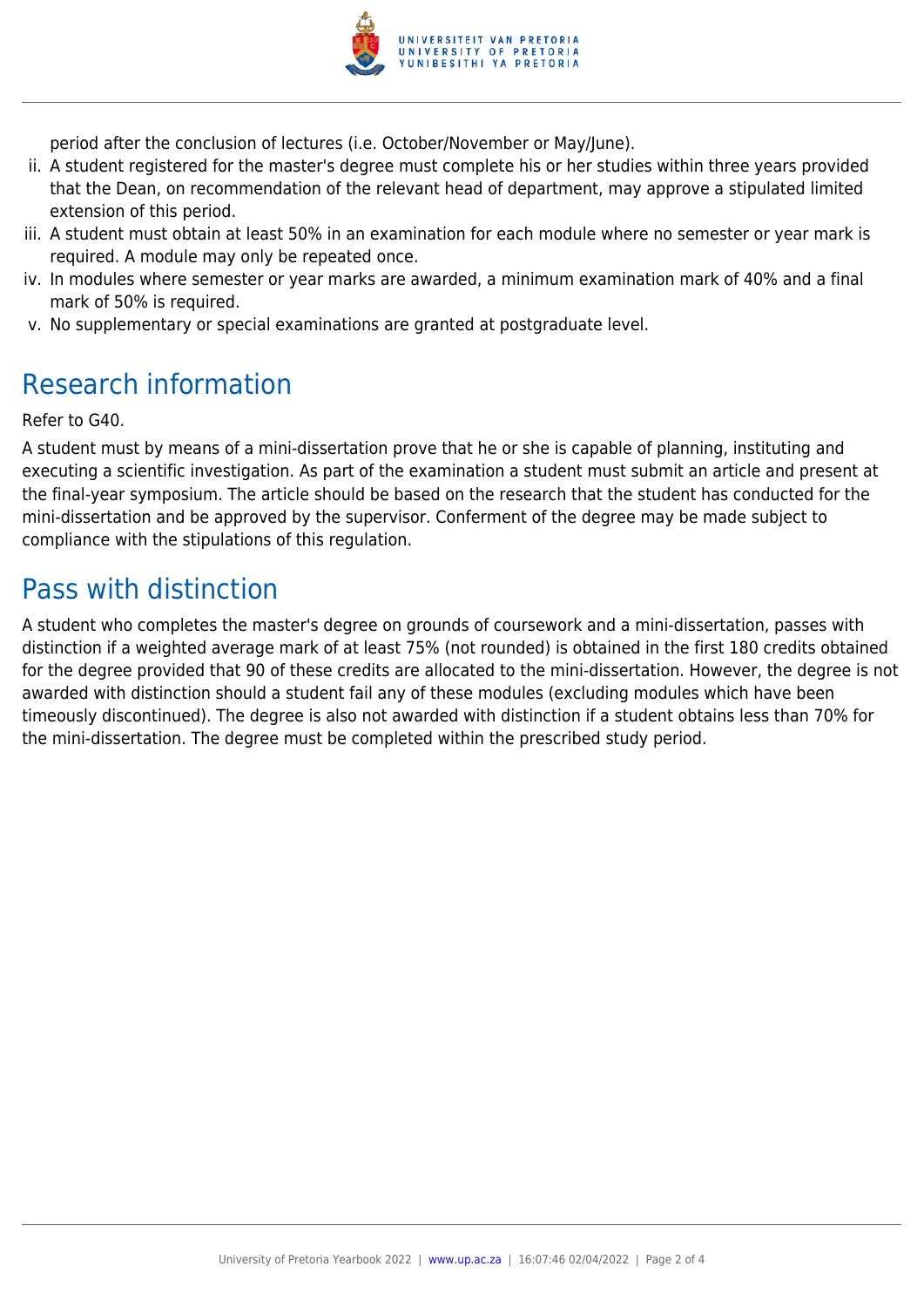

### Curriculum: Year 1

#### **Minimum credits: 200**

#### **Core modules**

[Mini-dissertation 899](https://www.up.ac.za/parents/yearbooks/2022/modules/view/IGB 899) (IGB 899) - Credits: 90.00 [Project organisation 801](https://www.up.ac.za/parents/yearbooks/2022/modules/view/IHR 801) (IHR 801) - Credits: 10.00 [Project planning 802](https://www.up.ac.za/parents/yearbooks/2022/modules/view/IMP 802) (IMP 802) - Credits: 10.00 [Finance and cost management 802](https://www.up.ac.za/parents/yearbooks/2022/modules/view/IPF 802) (IPF 802) - Credits: 10.00 [Procurement and contract management 801](https://www.up.ac.za/parents/yearbooks/2022/modules/view/IPJ 801) (IPJ 801) - Credits: 10.00 [Information technology and service project management 803](https://www.up.ac.za/parents/yearbooks/2022/modules/view/IPK 803) (IPK 803) - Credits: 10.00 [Quality and integration management 801](https://www.up.ac.za/parents/yearbooks/2022/modules/view/IQM 801) (IQM 801) - Credits: 10.00 [Risk management 801](https://www.up.ac.za/parents/yearbooks/2022/modules/view/IRI 801) (IRI 801) - Credits: 10.00 [Project systems engineering 802](https://www.up.ac.za/parents/yearbooks/2022/modules/view/ISE 802) (ISE 802) - Credits: 10.00 [Construction management 803](https://www.up.ac.za/parents/yearbooks/2022/modules/view/KBS 803) (KBS 803) - Credits: 10.00